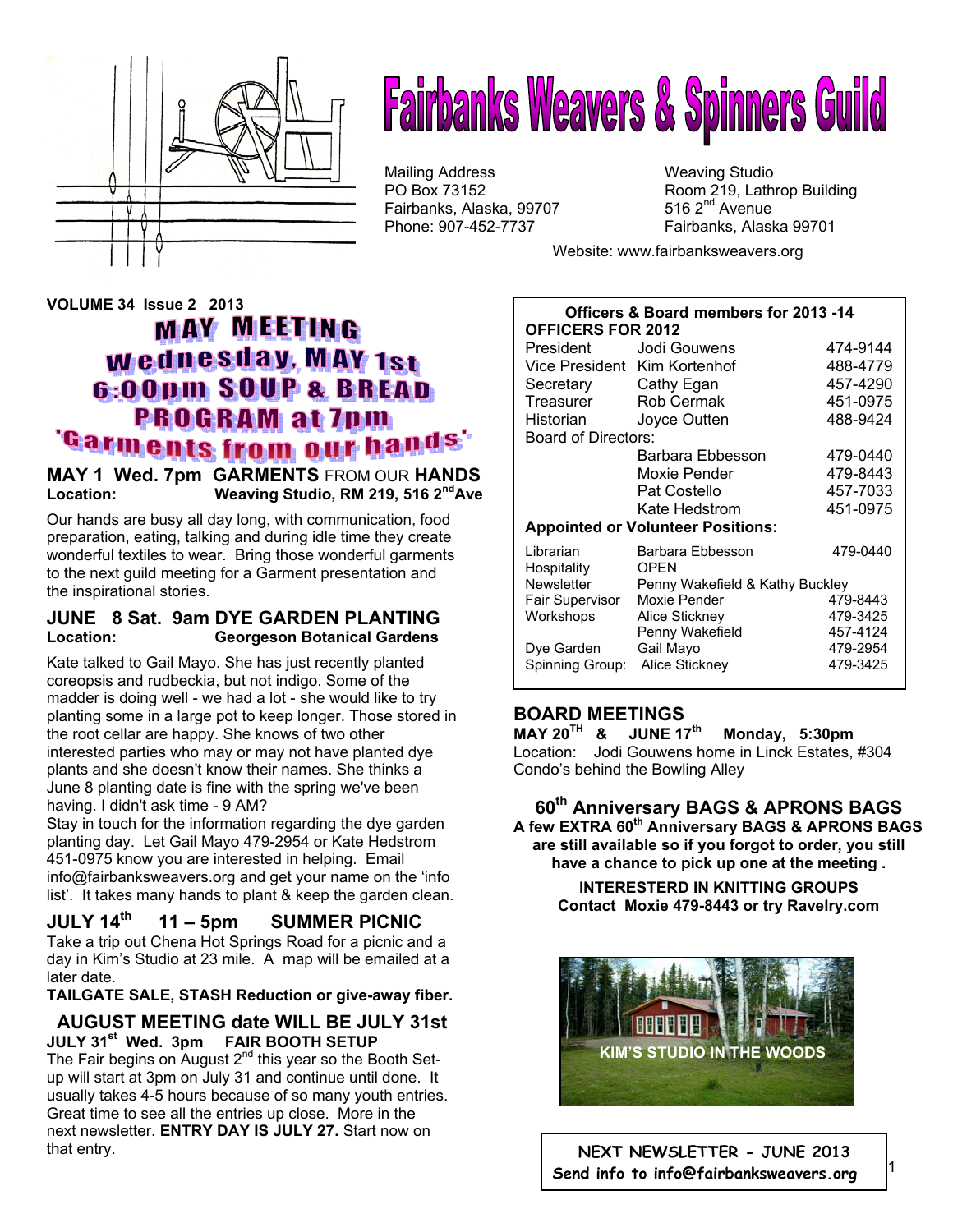

#### April 2013 Newsletter Presidents Letter

 A big thank you goes to retiring board members Jane Gregory and Gayle Hazen. Both have put in many years in different positions for our Guild. Their service is sincerely appreciated by the Fairbanks Weavers & Spinners Guild.

 A warm welcome goes to our newest Guild Board Members Cathy Egan, secretary, and Joyce Outten, historian. We look forward to their valuable input on the board.

 For our May meeting we are asking members to go through their closets and drawers to pull out any garments you have made from handwoven or handspun fibers. Please bring them to our May meeting to share with everyone. This is a wonderful opportunity to show others some of the interesting garments made from our weaving and spinning. President Jodi Gouwens

## **MEMBERS IN NEWS & THANK YOU'S to the following:**

**CONGRATULATIONS** to **HANNAH STIVER** who received **Juror's Choice (\$100) in Mixed Media** for her needle felted walrus sculpture. She also entered her Advancing Twill table runner and several other drawing and metal pieces.

**THANKS** to **KITTY ROUSH** for weaving two rugs for the guild out of rags & loopers.They will be in the Fair's Silent Auction. **CATHY EGAN** has been weaving rag rugs too. Cathy is using precut strips from a garage sale find. She has a new rug design that is quite dynamic, called the Diamond Rug design using three colors.

**LAUREL HERBECK** has several entries in the **INTERIOR ARTISANS EXHIBITION**. It has been held over for a week for the next First Friday due to a missing exhibition from Earth, Fire & Fiber. **ANN WOOD** has several felted items in that exhibition. **THANK YOU to ALICE STICKNEY for organizing** the musk ox workshop for Wendy Elsner. Seven spinners were able to take part in this special workshop. Former member **CATHY HARPER** came from Anchorage to take part in the workshop. **THANKS** to **MAUREEN ENGLISH** for picking Cathy & her wheel up at the airport. We sold all of Alice's donated qiviut at the workshop. **THANKS** to **ALICE** for her donation.



**Please note that the FELTING SYMPOSIUM has been rescheduled for Sunday, May 5th. Mini – demo's & presentations in the morning followed by the felting workshop by Ann Wood.** 

# **MAY 5th SUN. 9:30am FELTING SYMPOSIUM**

**9:00am Coffee & treats Felting display review 9:30am Felted soap bars by Alice Stickney 11am Presentations by Terry Roberts,** 

#### **Penny Wakefield, Ann Wood & others.**

Anyone interested in presenting can email the guild with your felting idea. Send to info@fairbanksweavers.org Bring felted items for the display table or relate your felting experiences with different fibers. Bring felting needles if you have them. Needles will be available for a small materials fee.

Location: Weaving Studio, Rm. 219, 516 2<sup>nd</sup> Avenue.

#### **MAY 5th Sun. 1:00 – 4:30pm 'FELTED ROVING SCARF' WORKSHOP with Ann Wood**

Following the felting symposium, Ann Wood will present a workshop on felting wool roving into a fancy scarf. Location: Weaving Studio, Rm 219

Fee: \$20 includes materials. Bring any fancy yarns for surface decoration.

#### **August 25 - 30 Pine Needle Basketry**

See FEBRUARY newsletter for workshop description info.

**LINDE KIENLE WORKSHOPS BOOK BINDING WORKSHOP JULY 9 & 10 Tues/Wed 5:30pm - 9**  Fee: \$45 includes materials. **BOX MAKING WORKSHOP** 

**JULY 15 5:30pm**  Fee: \$40 includes materials.

Linde Kienle returns this summer offering both BOOK & BOX workshops. Express your interest by calling 452-7737 or contact Linde at 808-640-1419 Location: Weaving Studio, Rm. 219, 516 2<sup>nd</sup> Avenue.

#### **WORKSHOPS FOR FALL Anchorage has scheduled Su Butler for a weaving workshop September 20 – 22.**

**3 Day Workshop On Easy Pick-up on 4 sh.**  http://www.subudesigns.com/currentworkshops.cfm

Guild members should look at the current workshops and send in your suggestions and if enough respond regarding interest in a lecture or a workshop. Send responses to info@fairbanksweavers.org

 Anchorage is also thinking of bringing up Judith McKenzie (spinning), Pam Patrie (Tapestry). I know that we are interested in Judith Mchenzie for sure. We need input for any others & suggested dates to let them know. http://www.anchorageweavespin.org/workshops.html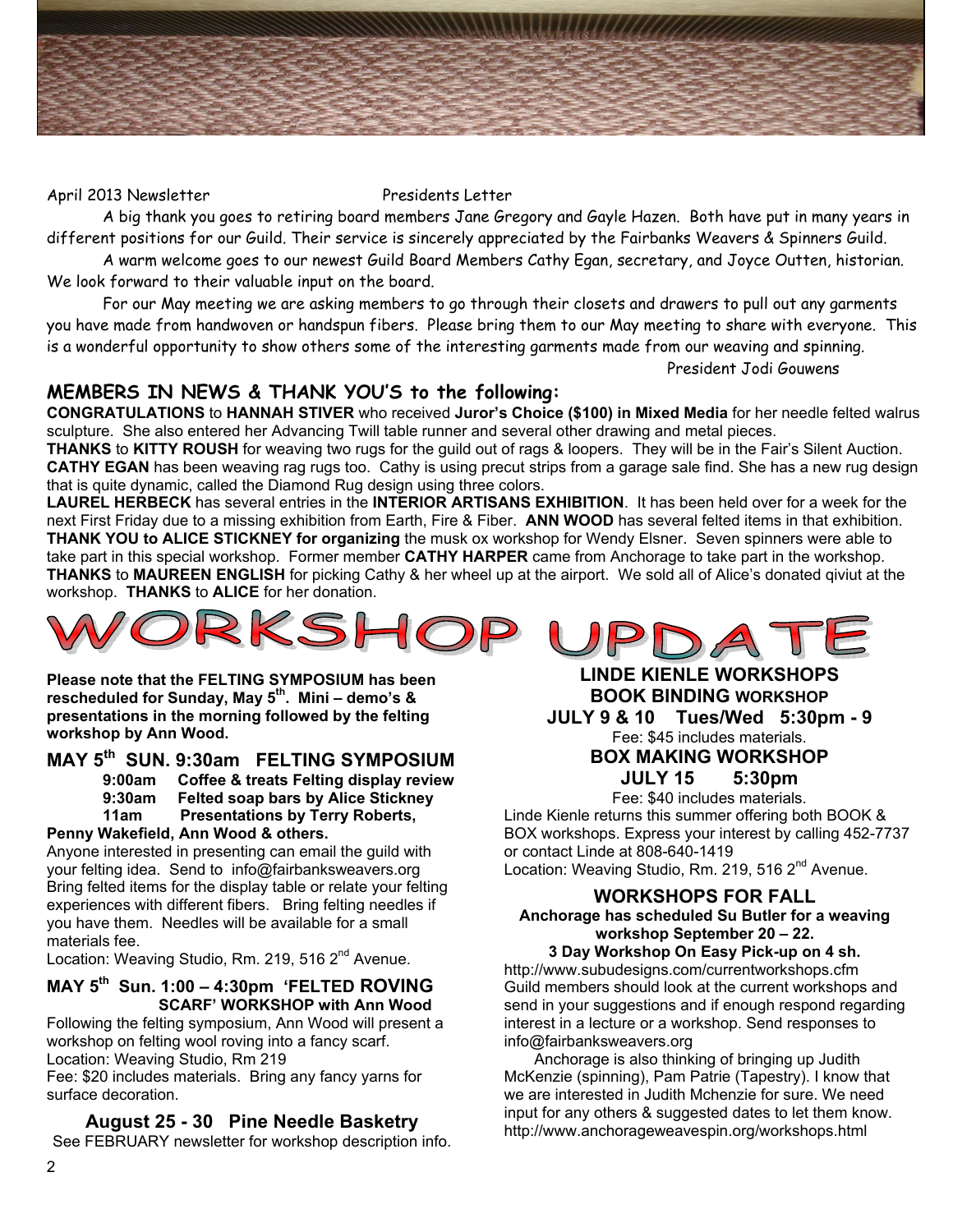**FAIR dates 2013 AUGUST 2 – 11** 



**THE FAIR THEME THIS YEAR IS 'SALMONCHANTED EVENING'** 

**COLORS: Midnight Blue, Silver, Copper FLOWER: SWEET PEA PLAN THAT FAIR PROJECT NOW.** 

**Winter is still hanging around. Still time to Warp the loom before planting time.** 

**ENTRY DAY: 1 - 6pm, Saturday, JULY 27 JUDGING DAY: Sunday, JULY 28 BOOTH SET-UP: 3pm – to ? Wed, JULY 31 FAIR DATES: AUGUST 2 -11** 

**ENTRY PICK-UP: 4 - 8pm, MON, AUGUST 12** 

**Looking for a FAIR SUPERVISOR, ANYONE INTERESTED IN HELPING OUT. ALSO LOOKING FOR INTAKE CLERKS & JUDGES CALL JODI: 474-9144** 

# **♦♦♦♦♦♦♦♦♦♦♦♦♦♦**

**COMPETITION'S TO ENTER LOGO CONTEST FOR FARMER'S MARKET \$250 for the winning logo Check out the following for contest rules.** 

**http://www.tvfmarket.com/sites/default/files/l ogo%20contest\_0.pdf** 

#### **♦♦♦♦♦♦♦♦♦♦♦♦♦♦**

**HGA's Convergence® 2014 Conference SAVE THE DATEs July 14 - 19, 2014** HGA has selected **PROVIDENCE RHODE ISLAND** for the next Weaving

conference. Should be a great trip back in history.

**GUILD MEMBERSHIP BOOKLET IN MAY – If you** 

**have received an email, your dues are in arrears. We would hate to lose you.** 

**MEMBERSHIP FORM IS ON THE WEBSITE www.fairbanksweavers.org** 



**FAIRBANKS ARTS ASSOCIATION BEAR GALLERY Exhibits INTERIOR ARTISANS held over one more week Be sure to stop in and see. EARTH FIRE & FIBER Scheduled opening will be a week late, around the 10th. This is a traveling exhibit.** 

**♦♦♦♦♦♦♦♦♦♦♦♦♦♦♦**

**FIRST FRIDAY ACTIVITIES INTERIOR MAYORS' AWARDS will be presented at 6pm at the Bear Gallery. This years Volunteer award will be presented to SUE COLE.** 

**♦♦♦♦♦♦♦♦♦♦♦♦♦♦♦**

**HEARTSTREAM YOGO Caribou Building on Airport Way, across from Safeway Moxie Pender will be the featured artist for First Friday.**

#### **♦♦♦♦♦♦♦♦♦♦♦♦♦♦♦ IN OUR EMAIL BOX – FYI**

Subject: Yarn-A-Go-Go

http://www.yarnagogo.com/

Love blanket is 8x8 inch squares. Donate as many as you are inclined to. The squares are joined into a blanket full of love and prayer for the recipient.

#### **♦♦♦♦♦♦♦♦♦♦♦♦♦♦♦**

#### **FOR ANYONE TRAVELING IN EUROPE Tastes & Textiles TOUR Lucca, Tuscany**

**18 - 25 May 2013** 

There are only **2 places left** on our small group tour in Tuscany designed specially for spinners, dyers and weavers with a love of food. Full information at: http://www.sapori-esaperi.com/tours-a-courses/55-tastes-a-textiles

**♦♦♦♦♦♦♦♦♦♦♦♦♦♦♦**

**2013 SURFACE DESIGN CONFERENCE San Antonio, Texas, from June 6-9, 2013**

http://www.artguat.org/ http://www.artguat.org/reg.html | 4758 Lyndale Avenue South | Minneapolis | MN | 55419

#### **♦♦♦♦♦♦♦♦♦♦♦♦♦♦♦**

**NORTHWEST WEAVING CONFERENCE & WORKSHOPS Bellingham, WA**.

**JUNE 21 – 25, 2013** 

 **http://www.anwg-conference-2013.com/** 

**♦♦♦♦♦♦♦♦♦♦♦♦♦♦**

## **Art Workshops in Guatemala**

**July 21 – 30, 2013** 

Mayan Culture with a focus on Textiles, the fascinating Mayan calendar and Spirituality with Karen Searle Threads of Culture Southwestern Textile Tour with Laurie Webster PhD